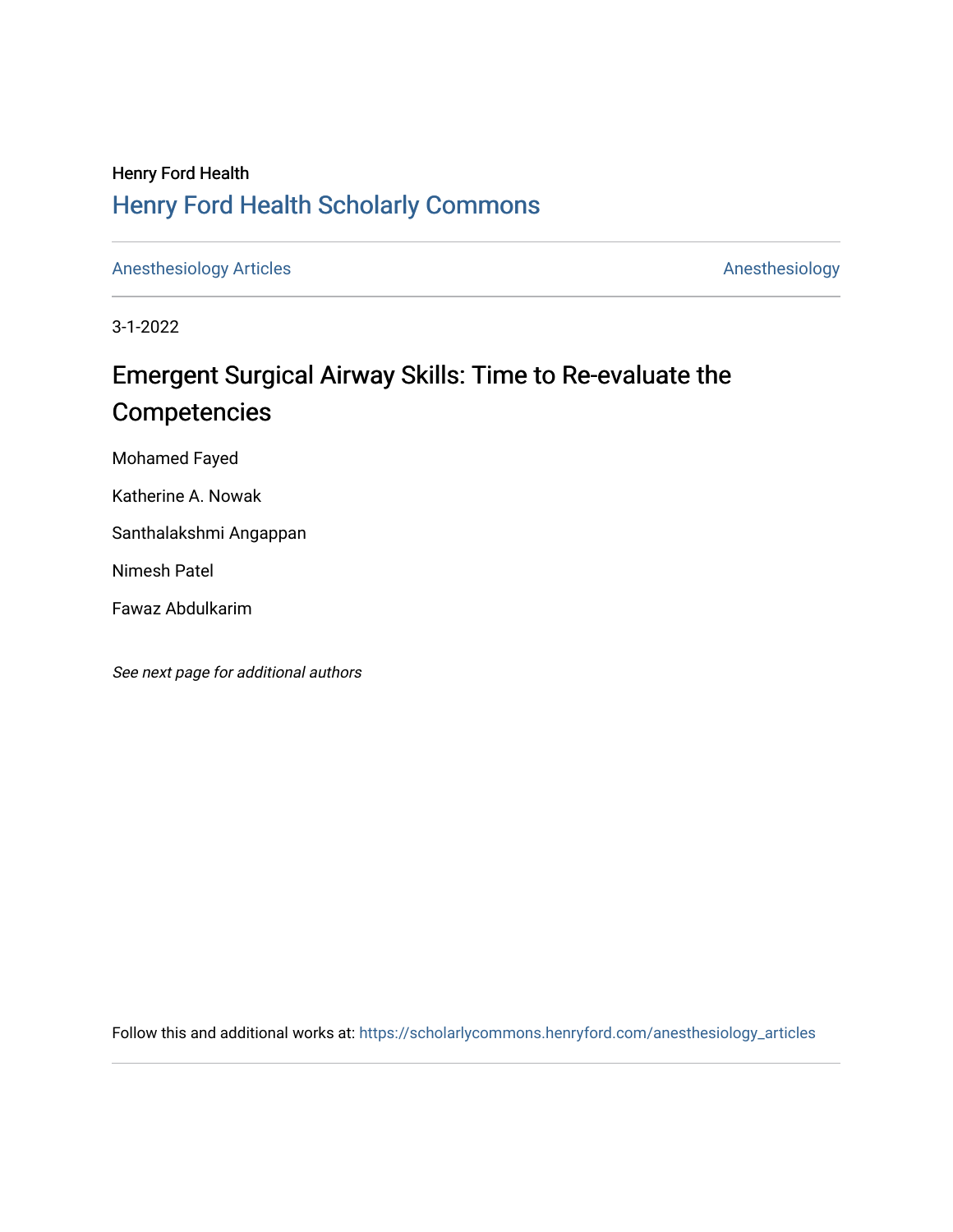### Authors

Mohamed Fayed, Katherine A. Nowak, Santhalakshmi Angappan, Nimesh Patel, Fawaz Abdulkarim, Donald H. Penning, and Anoop K. Chhina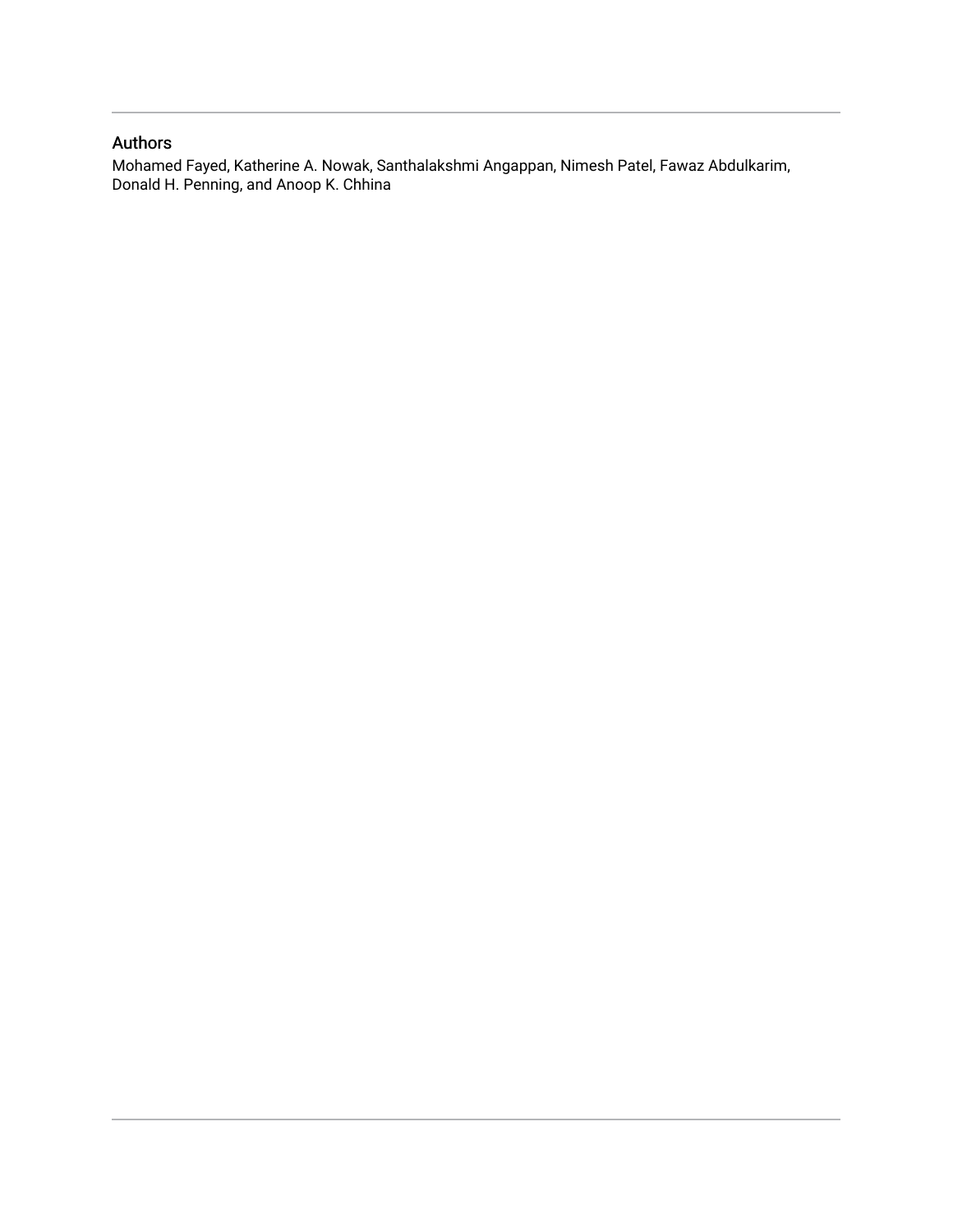**Review began** 03/09/2022 **Review ended** 03/15/2022 **Published** 03/17/2022

#### **© Copyright** 2022

Fayed et al. This is an open access article distributed under the terms of the Creative Commons Attribution License CC-BY 4.0., which permits unrestricted use, distribution, and reproduction in any medium, provided the original author and source are credited.

## <span id="page-2-0"></span>**Emergent Surgical Airway Skills: Time to Reevaluate the Competencies**

[Mohamed](https://www.cureus.com/users/290565-mohamed-fayed) Fayed  $^1$  , [Katherine](https://www.cureus.com/users/298426-katherine-nowak) Nowak  $^2$  , [Santhalakshmi](https://www.cureus.com/users/310733-santhalakshmi-angappan) Angappan  $^1$  , [Nimesh](https://www.cureus.com/users/298427-nimesh-patel) Patel  $^1$  , Fawaz [Abdulkarim](https://www.cureus.com/users/339577-fawaz-abdulkarim)  $^1$  , Donald H. [Penning](https://www.cureus.com/users/190436-donald-h-penning) <sup>1</sup> , Anoop K. [Chhina](https://www.cureus.com/users/298425-anoop-k-chhina) <sup>1</sup>

1. Anesthesiology, Pain Management and Perioperative Medicine, Henry Ford Health System, Detroit, USA 2. Research, Henry Ford Health System, Detroit, USA

**Corresponding author:** Mohamed Fayed, mfayed1@hfhs.org

#### **Abstract**

#### **Introduction**

One of the most challenging scenarios an anesthesia provider can face is treating a can't intubate can't ventilate (CICV) patient. The incidence of CICV is estimated to be around one in 10,000 cases. According to the American Society of Anesthesiology Closed Claims Study, adverse respiratory events are the most common type of injury, with difficult intubation and ventilation contributing to the majority of these cases. The objective of this non-interventional quality improvement project was to evaluate the prior training, exposure, and self-reported confidence in handling the CICV scenario among anesthesia providers at Henry Ford Hospital in Detroit, MI.

#### **Methods**

An online questionnaire was distributed via email to all residents, certified registered nurse anesthetists (CRNAs), and attending anesthesiologists in March 2021. The email contained a link to an online questionnaire via Microsoft Forms (Microsoft Corporation, Redmond, WA). Univariate group comparisons were carried out between the respondents' role (attending, CRNA, or resident), as well as between the number of years that the respondents were in practice (< 5 years, 5-10 years, > 10 years).

#### **Results**

Out of the total 170 anesthesia providers, 119 participated in the study where 54 (45%) were attendings, 44 (37%) were residents, and 21 (18%) were CRNAs. The majority (75%) did not know the surgical airway kit location, and 87% had not performed the surgical airway procedure before. The vast majority (96.7%) recommended simulation training compared to online training or lecture series, and just over 50% recommended annual training frequency. When looking at the differences in responses based on years of experience as an anesthesia provider, the majority of those with > 10 years in practice knew how to perform the surgical airway technique while respondents with < 5 years did not know how to perform the technique, and 50% of those with five to 10 years experience knew how to perform the surgical airway procedure for a CICV scenario.

#### **Conclusion**

Although there were many significant differences observed between the various provider roles and years in practice, surprisingly, the responses revealed both a lack of experience and confidence in performing the surgical airway procedure in all provider roles. These findings highlight a need for better emergency airway teaching and training. These findings will be used to guide the design and implementation of improved surgical airway training for residents, CRNAs, and attending anesthesiologists with the goal of better preparedness for handling a CICV scenario.

**Categories:** Anesthesiology, Medical Education, Quality Improvement

**Keywords:** adverse event, crna clinical training, procedure training, skills and simulation training, difficult airway management, adverse respiratory events, quality improvement and patient safety, scalpel cricothyroidotomy, surgical airway, can't intubate can't ventilate

#### **Introduction**

One of the most challenging scenarios an anesthesia provider can face is treating a can't intubate can't ventilate (CICV) patient. CICV is defined as the inability to intubate a patient's trachea (even after only a single failed attempt) and an inability to maintain arterial oxygen saturation with either a bag and mask or a supraglottic device. Despite marked improvements in airway management in the last decade, the incidence of CICV hasn't changed over the years; this can be attributed to the lack of specificity and low predictive value of current techniques for predicting when a patient will have a difficult airway [1]. In a survey from 2011 to 2015, a study investigating emergency medical services reported that of the 57,209 patients requiring advanced airway management, 0.5% (286 patients) underwent cricothyroidotomy [2]. In another 10-year

#### **How to cite this article**

Fayed M, Nowak K, Angappan S, et al. (March 17, 2022) Emergent Surgical Airway Skills: Time to Re-evaluate the Competencies. Cureus 14(3): e23260. DOI 10.7759/cureus.23260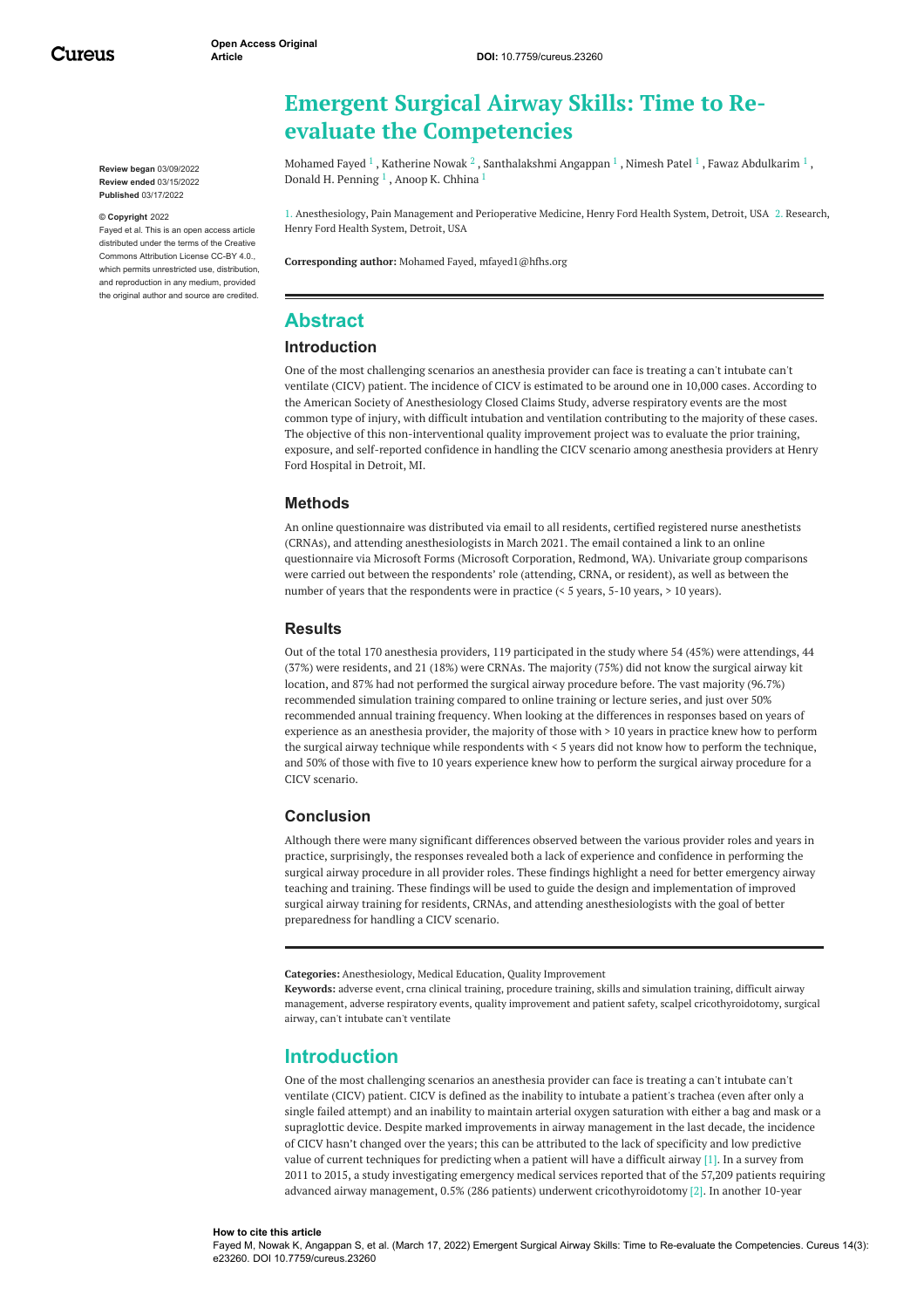<span id="page-3-0"></span>survey, a national emergency airway registry indicated that among 17,583 adult intubations, 0.14% (25 patients) received a primary surgical airway and 0.31% (55 patients) received a rescue surgical airway [3]. During the COVID-19 pandemic, respiratory-associated causes have been the leading cause of death among COVID-19 patients [4]. In a study that looked at 4,476 emergency tracheal intubations in suspected or confirmed COVID-19 patients, it was found that the surgical airway technique was used in 0.22% [5].

When the CICV situation arises during emergency airway management, the clinician must take immediate action to avoid a critical drop in oxygen saturation (i.e., < 80%), as this can result in hypoxic brain injury. The American Society of Anesthesiology Closed Claims Study found that adverse respiratory events constituted the single largest injury (522 of 1541 cases, 34%). Three mechanisms of injury accounted for three-fourths of the adverse respiratory events: inadequate ventilation (196 patients; 38%), esophageal intubation (94 patients; 18%), and difficult tracheal intubation (87 patients; 17%); death or brain damage occurred in 85% of cases [6]. The initial surgical airway protocol for a CICV patient includes standard open surgical cricothyrotomy, cricothyrotomy, and cannula-over-needle cricothyrotomy with or without jet ventilation with 100% oxygen [7]. Scalpel cricothyroidotomy is the fastest and most reliable method of securing the airway in the emergency setting  $[8-9]$ . These surgical airway procedures are also the recommended final life-saving treatments in the emergent CICV scenario by both the American Society of Anesthesiologists (ASA) and the Difficult Airway Society [10-11].

The objective of this non-interventional quality improvement project was to evaluate the prior training, exposure, and self-confidence in handling the CICV scenario in anesthesia providers at Henry Ford Hospital in Detroit, MI. This was accomplished by distributing an emailed questionnaire to all anesthesia providers that asked about their prior training and exposure to handling a CICV scenario, self-reported confidence in managing this kind of situation, and preference of format for a CICV training initiative. These responses will guide the design and implementation of appropriate educational interventions to improve preparedness for managing CICV patients.

### **Materials And Methods**

This study was approved by the Henry Ford Health System Institutional Review Board on October 28, 2020 (IRB #14788). This study was internally funded by the Henry Ford Health System Department of Anesthesiology, Pain Management & Perioperative Medicine. This project was designed and carried out in accordance with the SQUIRE (Standards for Quality Improvement Reporting Excellence) guidelines.

To determine the extent of prior training, self-reported competency, and previous exposure to the CICV scenario in anesthesia providers at Henry Ford Hospital, an email describing the study was sent to all residents, certified registered nurse anesthetists (CRNAs), and attending anesthesiologists in March 2021. The email contained a link to an online questionnaire via Microsoft Forms (Microsoft Corporation, Redmond, WA). A consent script preceded the questionnaire, and completion of the questionnaire served as consent to participate in the survey. All survey responses were anonymized, and completion of the survey was voluntary. The questionnaire asked about the training and experience of the provider, their selfreported confidence and ability in performing CICV, and what their preference of CICV training would be.

The sample size was limited to the number of anesthesiology residents, CRNAs, and anesthesiology attendings at Henry Ford Hospital, a total of 176 potential subjects, so a formal a priori sample size calculation was not performed.

All categorical data were reported as counts and column percentages (N (%)). Univariate group comparisons were carried out between the respondents' role (attending, CRNA, resident), as well as between the number of years that the respondents were in practice (< 5 years, 5-10 years, > 10 years) using the chi-square or Fisher's exact test for categorical variables. Statistical significance was set at p < 0.05. All analyses were performed using SAS 9.4 (SAS Institute Inc., Cary, NC).

#### **Results**

Out of the 176 total anesthesia providers at Henry Ford Hospital, 119 (67.6%) participated in the study by responding to the questionnaire. Of the respondents, 54 (45%) were attendings, 44 (37%) residents, and 21 (18%) CRNAs (Figure *[1](#page-2-0)*). Of the participants, 53% were in practice for less than five years and 52% did not know how to perform the emergent surgical airway procedure. The majority (75%) did not know where the surgical airway kit is located, and 87% have not performed the surgical airway procedure before. The vast majority recommended annual simulation training (96.7%) as part of an annual training experience compared to online training or a lecture series provided less frequently or as needed (Table *[1](#page-3-0)*).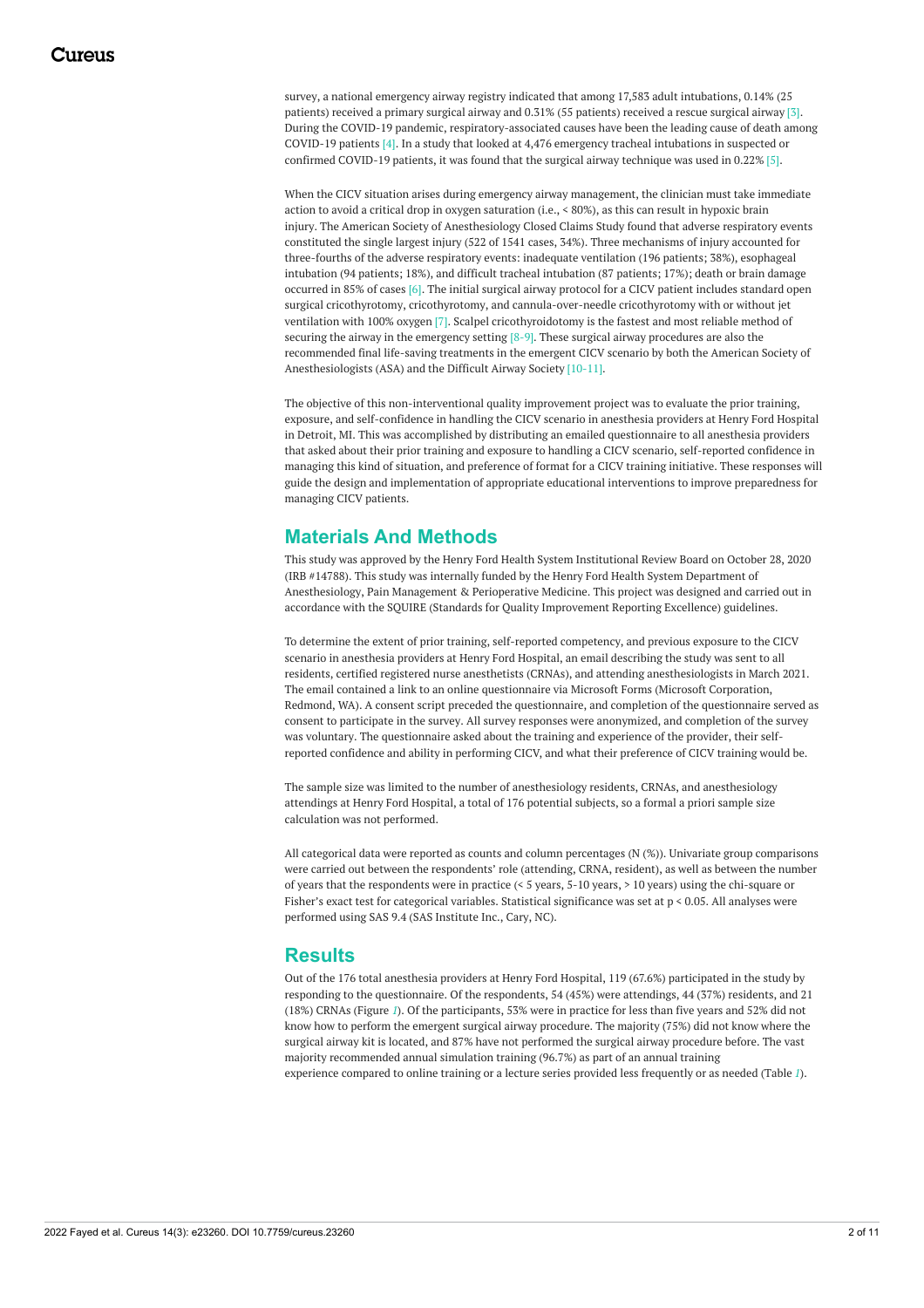

#### **FIGURE 1: Distribution of participating anesthesia providers**

CRNA: certified registered nurse anesthetist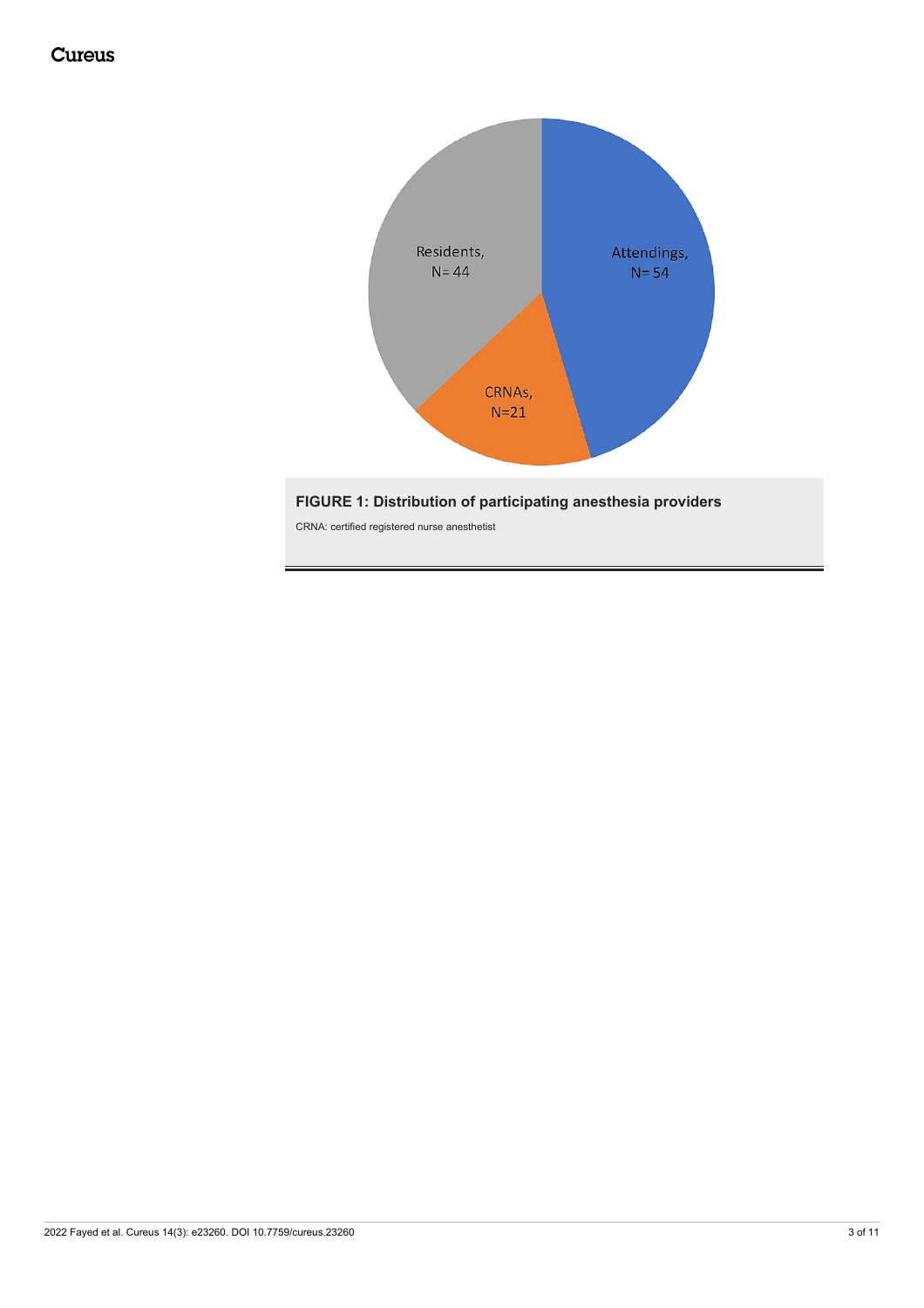<span id="page-5-0"></span>

| <b>Survey Question</b>                                                                                                                                  | Level                         | Frequency (%)<br>$N = 119$ |
|---------------------------------------------------------------------------------------------------------------------------------------------------------|-------------------------------|----------------------------|
| What is your role in anesthesia?                                                                                                                        | Attending                     | 54 (45.4)                  |
|                                                                                                                                                         | <b>CRNA</b>                   | 21(17.6)                   |
|                                                                                                                                                         | Resident                      | 44 (37.0)                  |
| How many years have you been in practice?                                                                                                               | $5 - 10$                      | 21 (17.6)                  |
|                                                                                                                                                         | $5$                           | 63 (52.9)                  |
|                                                                                                                                                         | >10                           | 35(29.4)                   |
| Do you know how to perform the surgical airway procedure for handling a CICV scenario?                                                                  | No                            | 61 (51.7)                  |
|                                                                                                                                                         | Yes                           | 57 (48.3)                  |
|                                                                                                                                                         | Missing                       | 1                          |
| Do you know where the CICV kit is located?                                                                                                              | No                            | 90 (75.6)                  |
|                                                                                                                                                         | Yes                           | 29 (24.4)                  |
|                                                                                                                                                         | No                            | 59 (50.4)                  |
| Have you been trained in the surgical airway technique for a CICV scenario?                                                                             | Yes                           | 58 (49.6)                  |
|                                                                                                                                                         | Missing                       | $\overline{2}$             |
|                                                                                                                                                         | No                            | 80 (87.0)                  |
| Have you performed the surgical airway technique during a CICV scenario?                                                                                | Yes                           | 12 (13.0)                  |
|                                                                                                                                                         | Missing                       | 27                         |
|                                                                                                                                                         | Agree                         | 6(5.0)                     |
|                                                                                                                                                         | Disagree                      | 71 (59.7)                  |
| How much do you agree with the following statement: "I am confident in performing the surgical<br>airway technique during a CICV scenario"              | Neither agree nor<br>disagree | 15 (12.6)                  |
|                                                                                                                                                         | Missing                       | 27 (22.7)                  |
|                                                                                                                                                         | Lecture                       | 1(1.1)                     |
|                                                                                                                                                         | Online course                 | 2(2.2)                     |
| What would be your optimal teaching method for learning and/or refreshing your skills in the surgical<br>airway technique for handling a CICV scenario? | Simulation<br>training        | 89 (96.7)                  |
|                                                                                                                                                         | Missing                       | 27                         |
|                                                                                                                                                         | Annually                      | 48 (52.2)                  |
| What would be your desired frequency of refreshing your skills in this method?                                                                          | As needed                     | 16(17.4)                   |
|                                                                                                                                                         | Every 2 years                 | 28 (30.4)                  |
|                                                                                                                                                         | Missing                       | 27                         |

#### **TABLE 1: Descriptive statistics for all survey responses**

N: number, %: percent, CICV: can't intubate can't ventilate

#### **Univariate comparison between different roles**

When a univariate comparison was made to evaluate the differences in responses between the three provider roles (CRNA, resident, or attending), significant differences between the groups were observed for the number of years in practice, knowledge of how to perform the surgical airway procedure for CICV,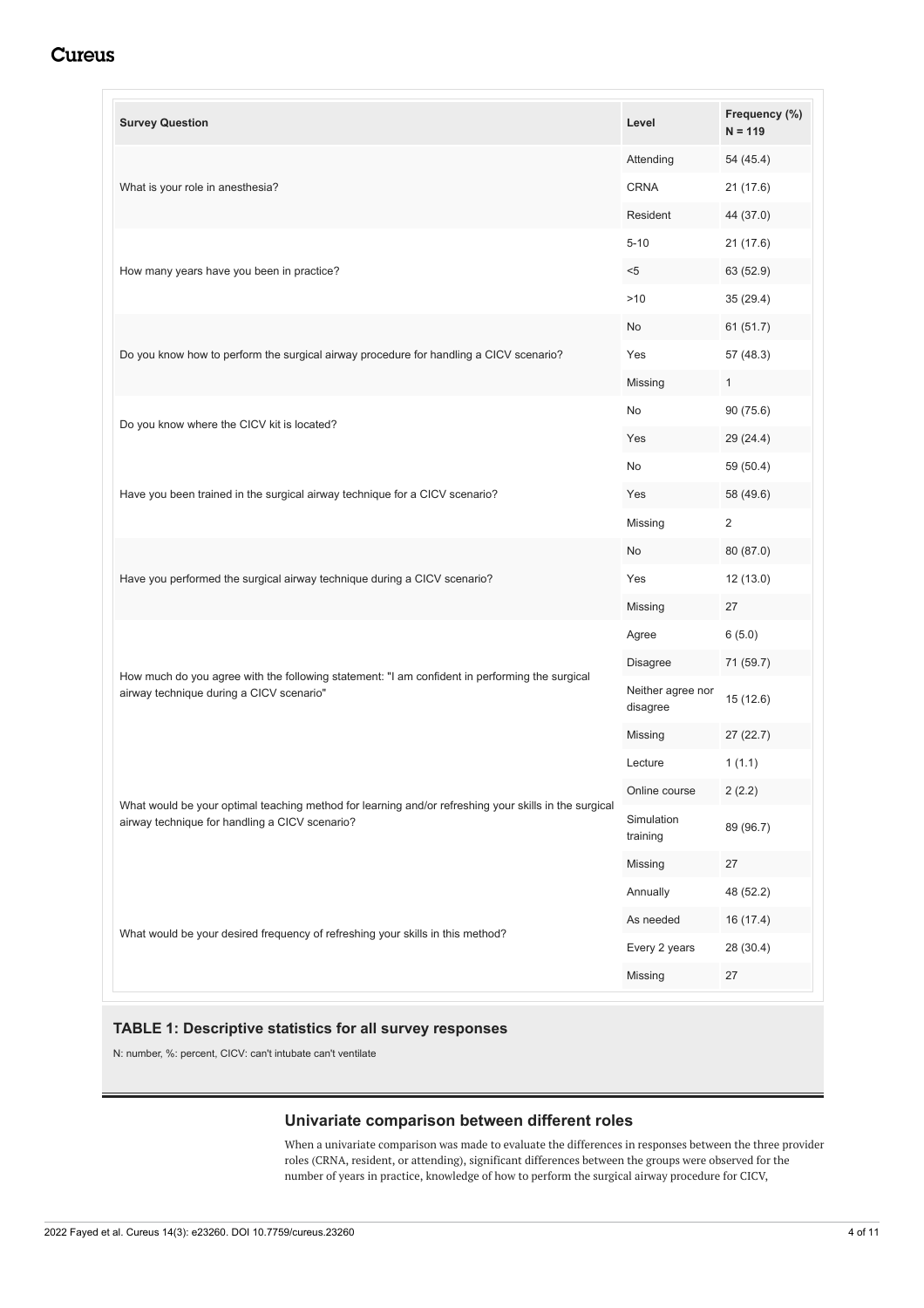<span id="page-6-1"></span><span id="page-6-0"></span>knowledge of where the CICV kit is, prior training in the CICV scenario, previous performance of the surgical airway technique during a CICV scenario, and confidence in performing the surgical airway technique in a CICV scenario (Table *[2](#page-5-0)*). Overall, the attendings who responded were in practice longer than residents and CRNAs. Of the attendings, the majority knew how to perform the surgical airway technique while the majority of residents and CRNAs did not know how to perform the technique. Across all roles, the majority did not know where to locate the CICV kit (Figure *[2](#page-6-0)*). More attendings have been trained in the surgical airway technique than CRNAs and residents. Across all groups, most providers had not performed the surgical airway technique during a CICV scenario, and most do not feel confident in performing the surgical airway technique in a CICV scenario. There was not a significant difference in the preferred optimal teaching method or preferred frequency of CICV training between the different provider roles. The majority of all respondents preferred annual simulation training (Figure *[3](#page-6-1)*), with the exception of attendings, where 50% of attendings had indicated that they would prefer training every two years.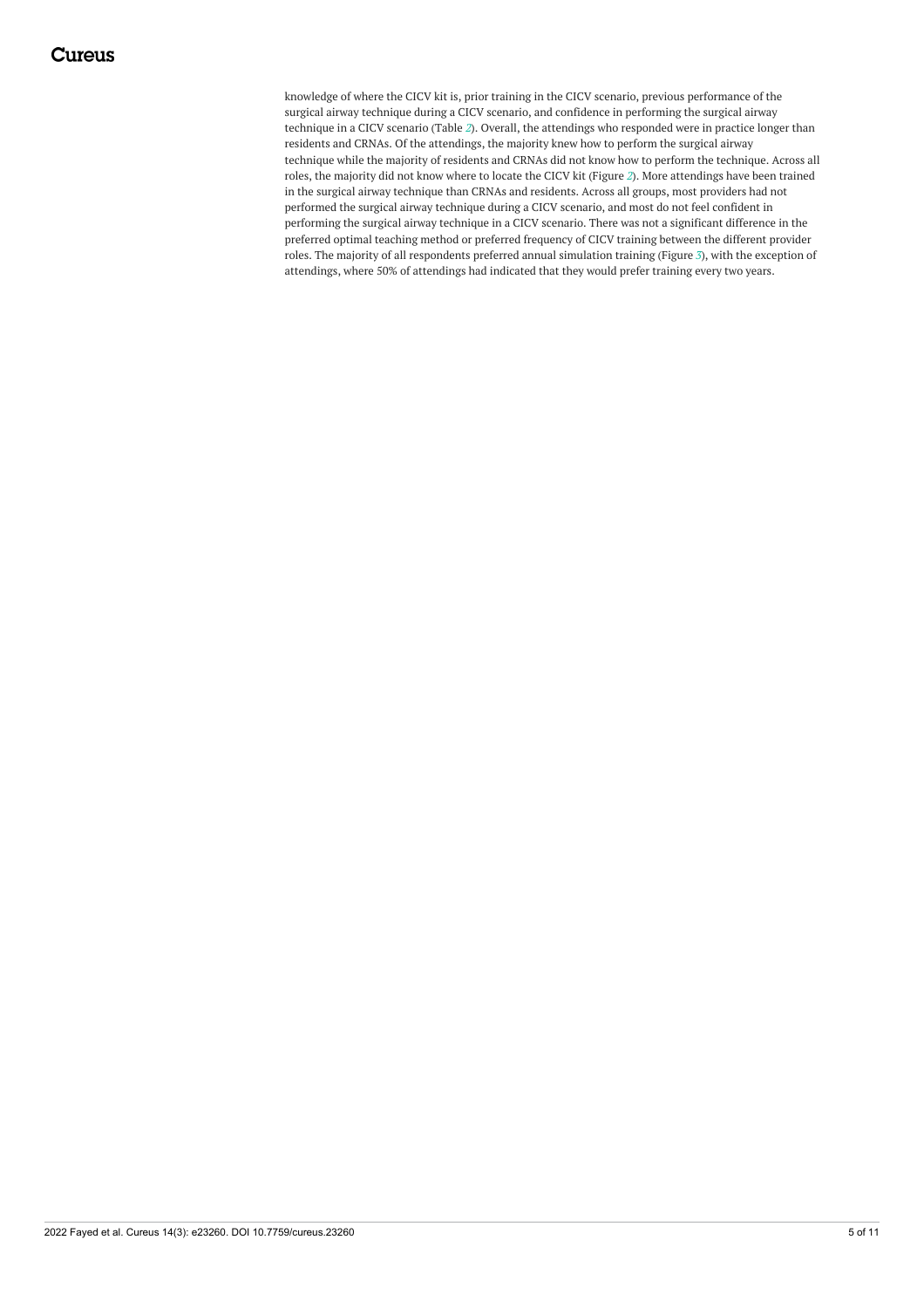|                                                                                                                                                            |                 |                                                          | Role                |                                   |                           |                 |
|------------------------------------------------------------------------------------------------------------------------------------------------------------|-----------------|----------------------------------------------------------|---------------------|-----------------------------------|---------------------------|-----------------|
| Covariate                                                                                                                                                  | Frequency Level |                                                          | Attending<br>$N=54$ | <b>CRNA</b><br>$N=21$             | Resident P-<br>$N = 44$   | value           |
| How many years have you been in practice?                                                                                                                  | $N$ (Col %)     | $5 - 10$                                                 | 13<br>(24.07)       | 4<br>(19.05)                      | 4 (9.09)                  |                 |
|                                                                                                                                                            | $N$ (Col %)     | $5$                                                      | 15<br>(27.78)       | 9<br>(42.86)                      | 39<br>(88.64)             | $\,<$<br>.001 > |
|                                                                                                                                                            | $N$ (Col %)     | >10                                                      | 26<br>(48.15)       | 8<br>(38.1)                       | 1(2.27)                   |                 |
| Do you know how to perform the surgical airway procedure for<br>handling a CICV?                                                                           | N (Col %)       | No                                                       | 11<br>(20.75)       | 12<br>(57.14)                     | 38<br>(86.36)             | $\,<$           |
|                                                                                                                                                            | $N$ (Col %)     | Yes                                                      | 42<br>(79.25)       | 9                                 | 6<br>$(42.86)$ $(13.64)$  | .001 >          |
| Do you know where the CICV kit is located?                                                                                                                 | $N$ (Col %)     | No                                                       | 34<br>(62.96)       | 18                                | 38<br>$(85.71)$ $(86.36)$ |                 |
|                                                                                                                                                            | $N$ (Col %)     | Yes                                                      | 20<br>(37.04)       | 3<br>(14.29)                      | 6<br>(13.64)              | 0.016           |
| Have you been trained in the surgical airway technique for a<br>CICV scenario?                                                                             | $N$ (Col %)     | No                                                       | 13(25)              | 12<br>(57.14)                     | 34<br>(77.27)             | $\,<$           |
|                                                                                                                                                            | $N$ (Col %)     | Yes                                                      | 39 (75)             | 9<br>(42.86)                      | 10<br>(22.73)             | .001 >          |
| Have you performed the surgical airway technique during a<br>CICV scenario?                                                                                | $N$ (Col %)     | No                                                       | 28<br>(75.68)       | 19<br>(90.48)                     | 33<br>(97.06)             | 0.023           |
|                                                                                                                                                            | $N$ (Col %)     | Yes                                                      | 9(24.32)            | 2<br>(9.52)                       | 1(2.94)                   |                 |
|                                                                                                                                                            | $N$ (Col %)     | Agree                                                    | 6(11.11)            | 0(0)                              | 0(0)                      | $\,<$<br>.001 > |
| How much do you agree with the following statement: "I am<br>confident in performing the surgical airway technique during a<br>CICV scenario"              | $N$ (Col %)     | <b>Disagree</b>                                          | 19<br>(35.19)       | 19<br>(90.48)                     | 33 (75)                   |                 |
|                                                                                                                                                            | $N$ (Col %)     | Neither agree nor<br>disagree                            | 12<br>(22.22)       | 2<br>(9.52)                       | 1(2.27)                   |                 |
| What would be your optimal teaching method for learning<br>and/or refreshing your skills in the surgical airway technique for<br>handling a CICV scenario? | $N$ (Col %)     | Lecture                                                  | 1(2.7)              | 0(0)                              | 0(0)                      |                 |
|                                                                                                                                                            | $N$ (Col %)     | Online course                                            | 1(2.7)              | 0(0)                              | 1(2.94)                   | 1.000           |
|                                                                                                                                                            | $N$ (Col %)     | Simulation training                                      | 35<br>(94.59)       | 21<br>(100)                       | 33<br>(97.06)             |                 |
| What would be your desired frequency of refreshing your skills<br>in this method?                                                                          | $N$ (Col %)     | Annually (at<br>beginning of<br>training year)           | 15<br>(40.54)       | 15<br>(71.43)                     | 18<br>(52.94)             |                 |
|                                                                                                                                                            | $N$ (Col %)     | As needed                                                | 7 (18.92)           | $\overline{\mathbf{c}}$<br>(9.52) | 7<br>(20.59)              | 0.237           |
|                                                                                                                                                            | $N$ (Col %)     | Every 2 years (with<br>renewal of ACLS<br>certification) | 15<br>(40.54)       | 4                                 | 9<br>$(19.05)$ $(26.47)$  |                 |

#### **TABLE 2: Survey responses compared across respondent's role in anesthesiology**

%: percent, N: number, CICV: can't intubate can't ventilate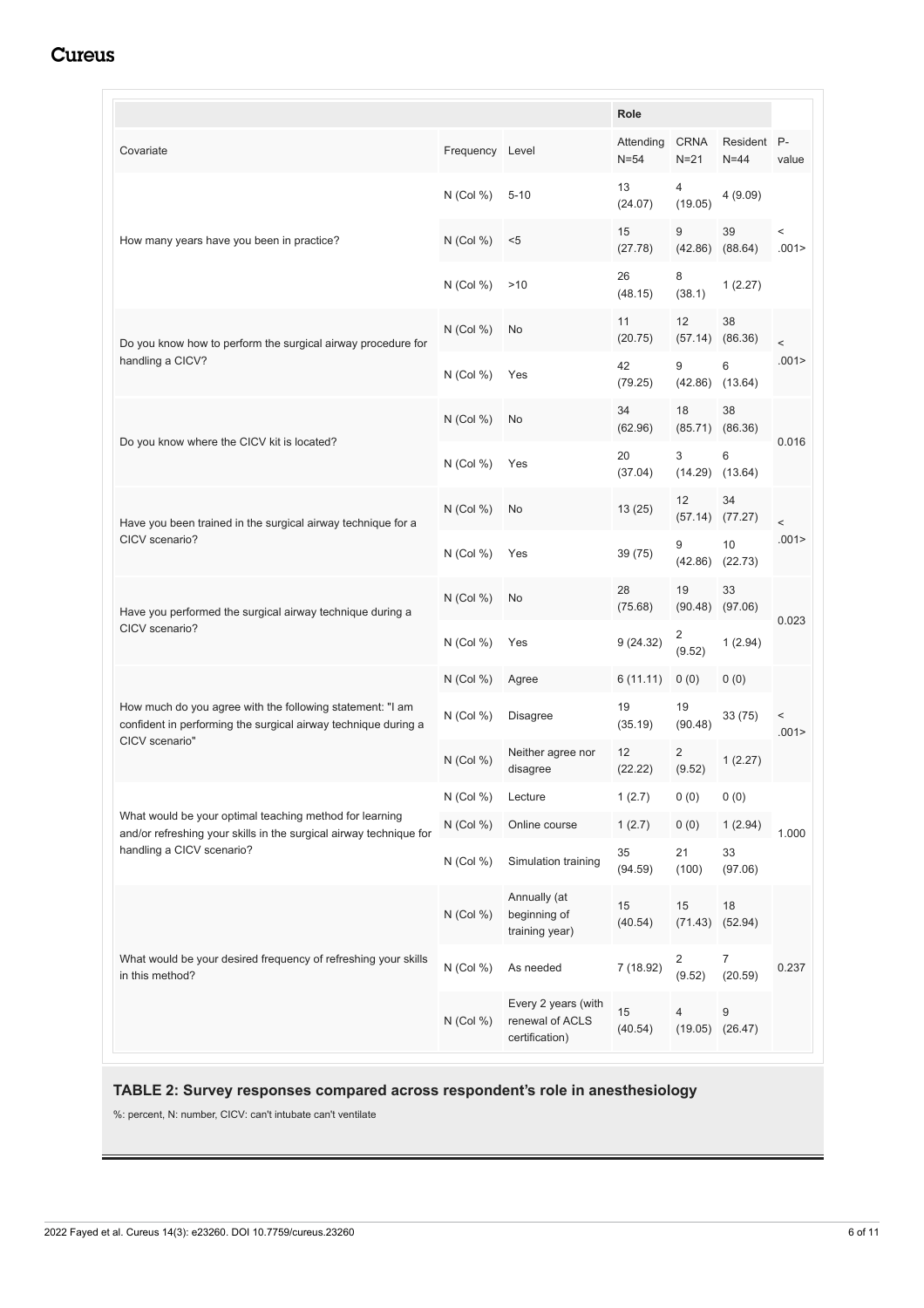<span id="page-8-0"></span>

#### **FIGURE 2: Awareness of the location of the can't intubate can't ventilate kit**

CRNA: certified registered nurse anesthetist



#### **FIGURE 3: Desired teaching method**

CRNA: certified registered nurse anesthetist

#### **Univariate comparison using years of experience**

When a univariate comparison was made to evaluate the differences in responses between the three categories of years in practice (<5, 5-10, or >10), significant differences between the groups were observed regarding the provider's role in anesthesiology (resident, CRNA, or attending), knowledge of how to perform the surgical airway procedure for CICV, knowledge of where the CICV kit is, prior training for the CICV scenario, the prior performance of the surgical airway technique during a CVCI scenario, and confidence in their ability to perform the surgical airway technique in a CICV scenario (Table *[3](#page-8-0)*). When looking at the differences in responses based on years of experience as an anesthesia provider, the majority of those with > 10 years in practice knew how to perform the surgical airway technique while respondents with < 5 years do not know how to perform the technique, and those with five to 10 years are 50/50 on knowing how to perform the surgical airway procedure for a CICV scenario (Table *[3](#page-8-0)*). Across all years, the majority still do not know where to locate the CICV kit. The majority of those with at least five years in practice have been trained in the surgical airway technique while the majority of respondents with < 5 years in practice have not been trained in the technique. Across all groups, most have not performed the surgical airway technique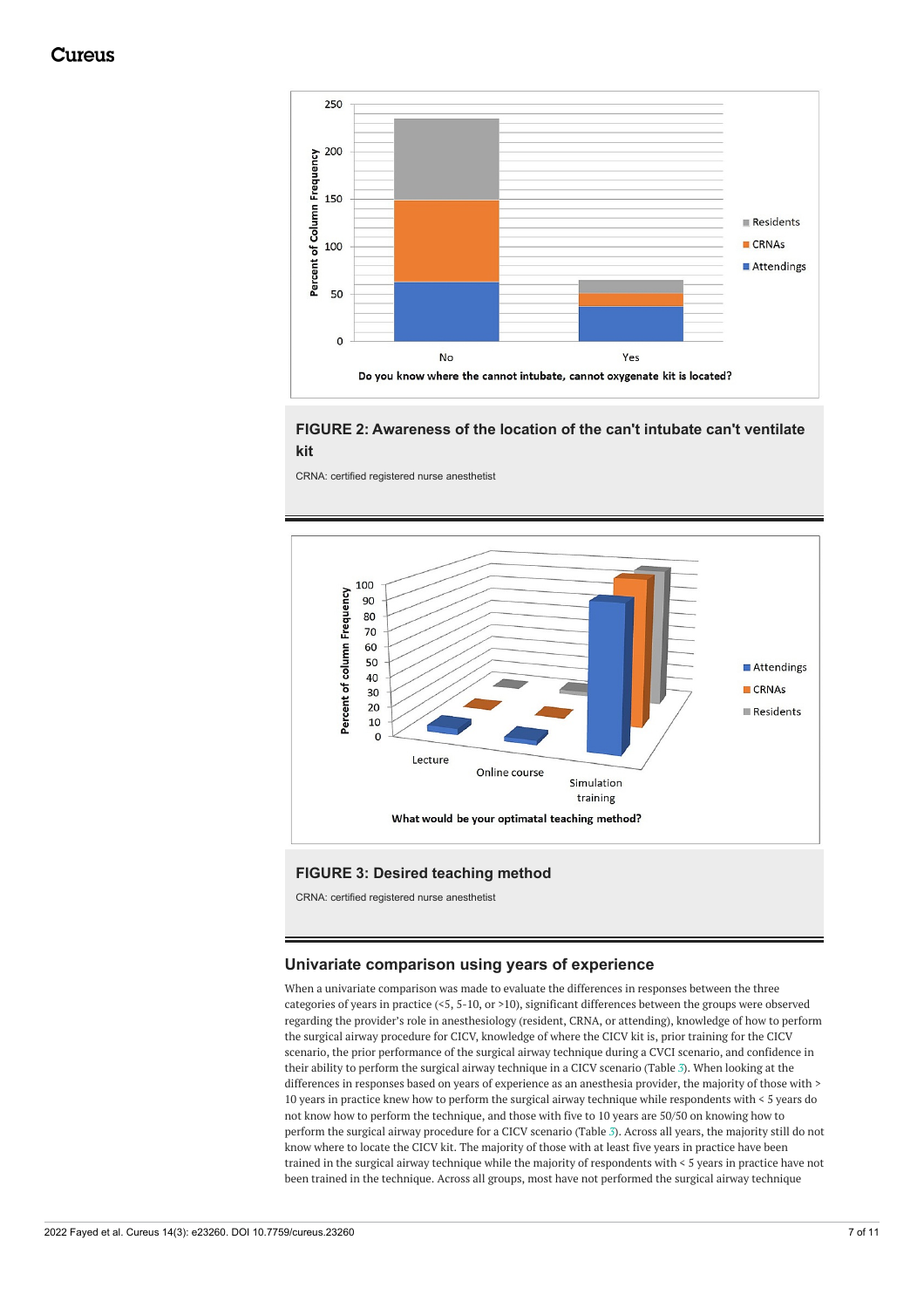during a CICV scenario, and most do not feel confident in performing the surgical airway technique in a CICV scenario (Table *[3](#page-8-0)*). All three groups preferred annual simulation training as an optimal teaching method.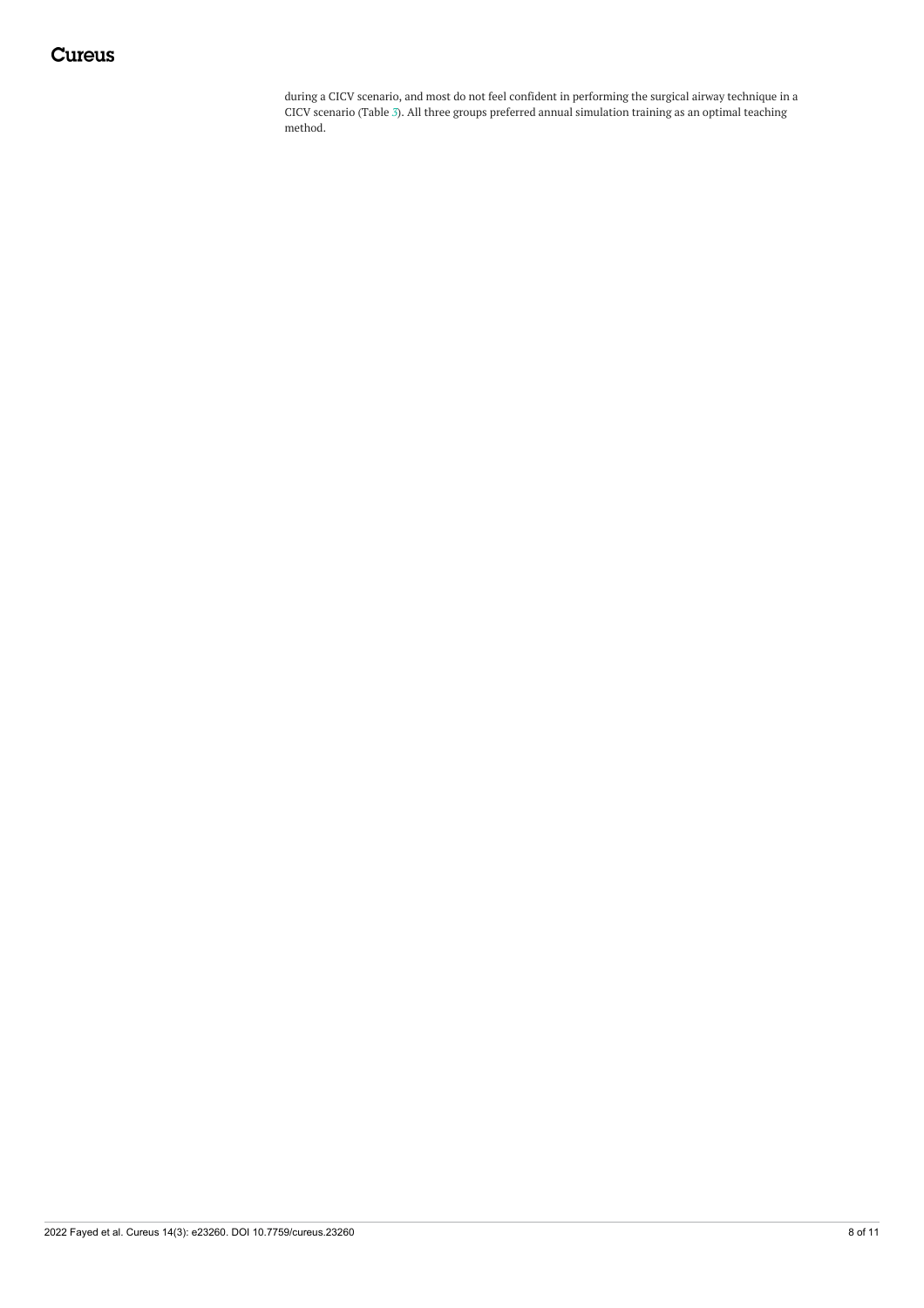|                                                                                                                                                         |                               | Frequency (%)<br><b>Years in Practice</b> |                              |                           |             |
|---------------------------------------------------------------------------------------------------------------------------------------------------------|-------------------------------|-------------------------------------------|------------------------------|---------------------------|-------------|
|                                                                                                                                                         |                               |                                           |                              |                           |             |
| Question                                                                                                                                                | <b>Response</b>               | $5$<br>years,<br>$N = 63$                 | $5 - 10$<br>years,<br>$N=21$ | >10<br>years,<br>$N = 35$ | P-<br>value |
| What is your role in anesthesia?                                                                                                                        | <b>Attending</b>              | 15<br>(23.81)                             | 13 (61.9)                    | 26<br>(74.29)             | < .001      |
|                                                                                                                                                         | <b>CRNA</b>                   | 9<br>(14.29)                              | 4(19.05)                     | 8(22.86)                  |             |
|                                                                                                                                                         | Resident                      | 39<br>(61.9)                              | 4 (19.05)                    | 1(2.86)                   |             |
| Do you know how to perform the surgical airway procedure for handling a<br>CICV scenario?                                                               | No                            | 44<br>(69.84)                             | 10(50)                       | 7(20)                     | < .001      |
|                                                                                                                                                         | Yes                           | 19<br>(30.16)                             | 10(50)                       | 28 (80)                   |             |
| Do you know where the CICV kit is located?                                                                                                              | No                            | 51<br>(80.95)                             | 18<br>(85.71)                | 21 (60)                   | 0.040       |
|                                                                                                                                                         | Yes                           | 12<br>(19.05)                             | 3(14.29)                     | 14 (40)                   |             |
| Have you been trained in the surgical airway technique for a CICV scenario?                                                                             | No                            | 41<br>(66.13)                             | 7(35)                        | 11<br>(31.43)             | 0.001       |
|                                                                                                                                                         | Yes                           | 21<br>(33.87)                             | 13 (65)                      | 24<br>(68.57)             |             |
| Have you performed the surgical airway technique during a CICV scenario?                                                                                | No                            | 49<br>(96.08)                             | 14 (87.5)                    | 17 (68)                   | 0.003       |
|                                                                                                                                                         | Yes                           | 2(3.92)                                   | 2(12.5)                      | 8(32)                     |             |
|                                                                                                                                                         | Agree                         | 1(1.59)                                   | 0(0)                         | 5(14.29)                  |             |
| How much do you agree with the following statement: "I am confident in<br>performing the surgical airway technique during a CICV scenario"              | <b>Disagree</b>               | 45<br>(71.43)                             | 13 (61.9)                    | 13<br>(37.14)             | 0.013       |
|                                                                                                                                                         | Neither agree<br>nor disagree |                                           | $5(7.94)$ $3(14.29)$         | 7(20)                     |             |
| What would be your optimal teaching method for learning and/or refreshing<br>your skills in the surgical airway technique for handling a CICV scenario? | Lecture                       | 0(0)                                      | 0(0)                         | 1(4)                      | 0.472       |
|                                                                                                                                                         | Online course                 | 1(1.96)                                   | 0(0)                         | 1(4)                      |             |
|                                                                                                                                                         | Simulation<br>training        | 50<br>(98.04)                             | 16 (100)                     | 23 (92)                   |             |
| What would be your desired frequency of refreshing your skills in this<br>method?                                                                       | Annually                      | 27<br>(52.94)                             | 8(50)                        | 13 (52)                   |             |
|                                                                                                                                                         | As needed                     | 12<br>(23.53)                             | 2(12.5)                      | 2(8)                      | 0.366       |
|                                                                                                                                                         | Every 2 years<br>$=$          | 12<br>(23.53)                             | 6(37.5)                      | 10(40)                    |             |

#### **TABLE 3: Survey responses compared across respondent's number of years in practice**

%: percent, N: number, CICV: can't intubate can't ventilate

## **Discussion**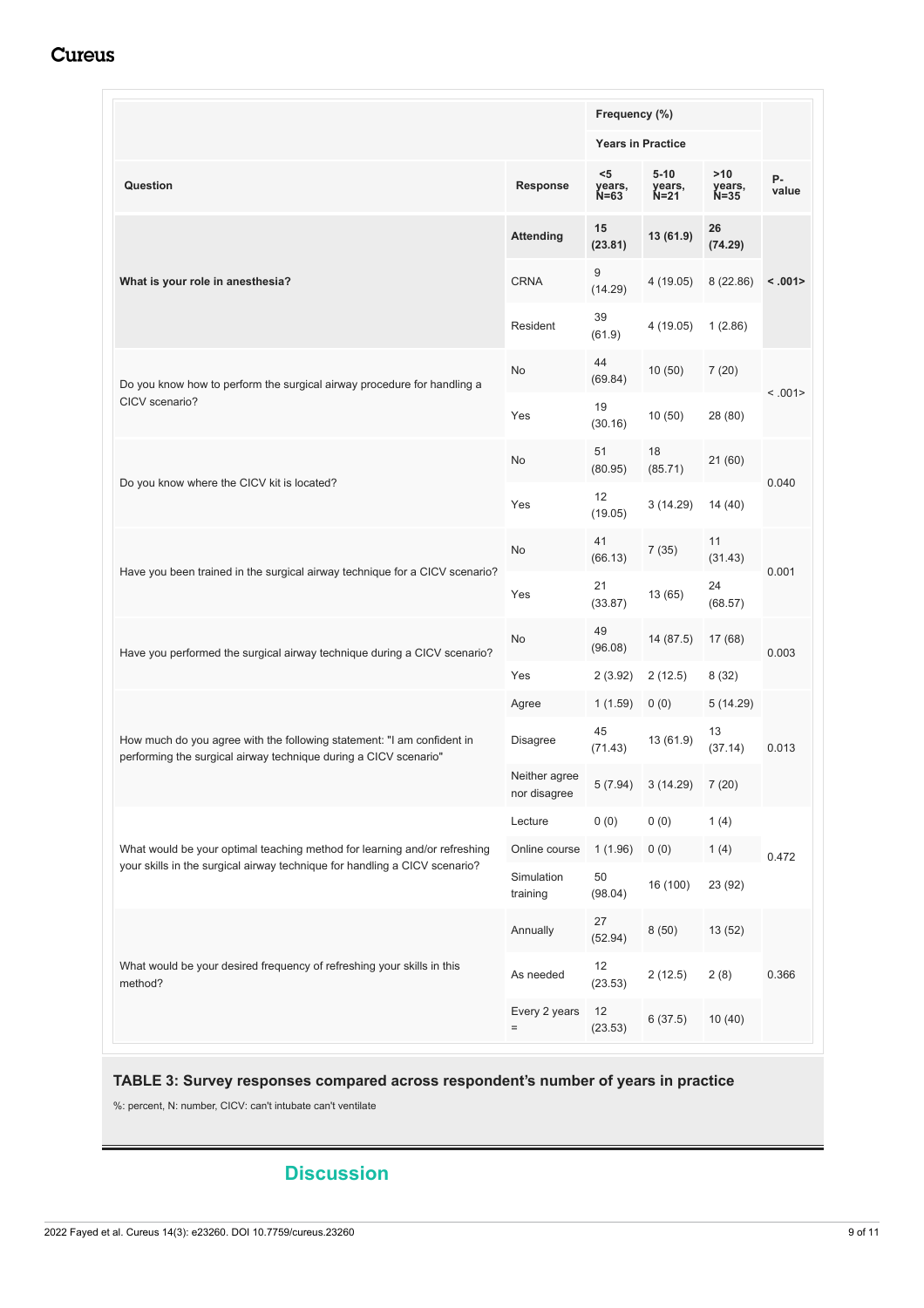This analysis revealed significant differences in anesthesia providers' self-reported experience with CICV and confidence in their own ability to perform the surgical airway technique based on whether they are a resident, CRNA, or attending, as well as the number of years in practice. However, a surprisingly high number of respondents in all categories expressed a lack of training, experience, and self-confidence in performing this technique, indicating a need for improved education.

Few previous studies have evaluated airway competencies or prior experience and training in anesthesia providers. One investigation found that 90% of residents showed no familiarity with the advanced surgical airway technique [12]. Another study looked at graduating otolaryngology and anesthesiology residents and found more anesthesiology residents have not performed an emergency surgical airway than otolaryngology residents (92% vs 18%). Despite the fact that such a high percentage of residents had never performed an emergency surgical airway, their self-rating of competency was high, with 82% responding with an 8 or higher (10 indicating that they feel "totally competent") [13].

Among all of the provider types and years of experience evaluated in this study, the optimal training method that was selected was simulation training performed annually. A previous study investigated if participating in bedside elective tracheostomies improves the self-reported competence of anesthesiology residents in performing an emergent invasive airway. The residents reported that this was an essential aspect of their anesthesiology training, but it did not improve their competence in performing an invasive airway [14]. Another study that evaluated web-based or online training indicated a significant improvement (29%) in knowledge following completion of the training, with a 90% recruitment rate and 65% retention rate [15]. An evaluation of the use of problem-based learning among 35 anesthesiology residents did not show significant improvements in knowledge and competency following problem-based learning in emergent airway procedures [16]. When another group of anesthesiology residents practiced emergent surgical airway procedures on preserved cadavers, the number of residents who reported that they would use emergent airway procedures increased from 0% to 78% (P < 0.001) and those who reported that they could correctly perform emergent airway procedure increased from 17% to 94% (P < 0.001) [17].

There were several limitations in this analysis. Some of the inherent drawbacks of using a questionnaire are that this method of data collection allows for subjectivity in responses, and results are susceptible to response bias, as only those who participated are represented in the results. Additionally, the assessments were fully self-reported and may not be reflective of how a provider would handle a real-life CICV scenario. Confidence in performing the emergent airway technique may not necessarily translate into being able to correctly perform the procedure when needed. The self-reporting of this information also relied on an assumption of honesty from respondents. Although the submissions were anonymized, it is possible that respondents were not truthful when answering the questions and inflated their responses regarding experience, training, knowledge, and confidence. It must also be noted that there was a low response rate from the CRNAs in the department. These providers represent a large portion of the anesthesia workforce, so it is critical to have a proper assessment of their experience, training, and confidence in handling a CICV scenario.

#### **Conclusions**

Our project provides insight into how provider role and years in practice are associated with an anesthesiology provider's prior experience with and confidence in performing the surgical airway procedure in a CICV scenario. Although there were many significant differences observed between the various provider roles and their years in practice, the responses indicate a surprisingly high lack of experience and confidence in all provider roles. This highlights a need for more emergency airway teaching and training. While the debate continues regarding the relative merits and risks of various methods for performing the procedure, it remains clear that skill acquisition and maintenance are vital. We suggest that clinicians who may become responsible for emergent airway management review the anatomy and practice with the equipment needed for cricothyrotomy.

### **Additional Information**

#### **Disclosures**

**Human subjects:** Consent was obtained or waived by all participants in this study. Henry Ford Health System Institutional Review Board issued approval 14788. **Animal subjects:** All authors have confirmed that this study did not involve animal subjects or tissue. **Conflicts of interest:** In compliance with the ICMJE uniform disclosure form, all authors declare the following: **Payment/services info:** All authors have declared that no financial support was received from any organization for the submitted work. **Financial relationships:** All authors have declared that they have no financial relationships at present or within the previous three years with any organizations that might have an interest in the submitted work. **Other relationships:** All authors have declared that there are no other relationships or activities that could appear to have influenced the submitted work.

#### **Acknowledgements**

I would like to thank Ms. Brianna Andre, Librarian at Sladen Library, for her efforts in performing a thorough